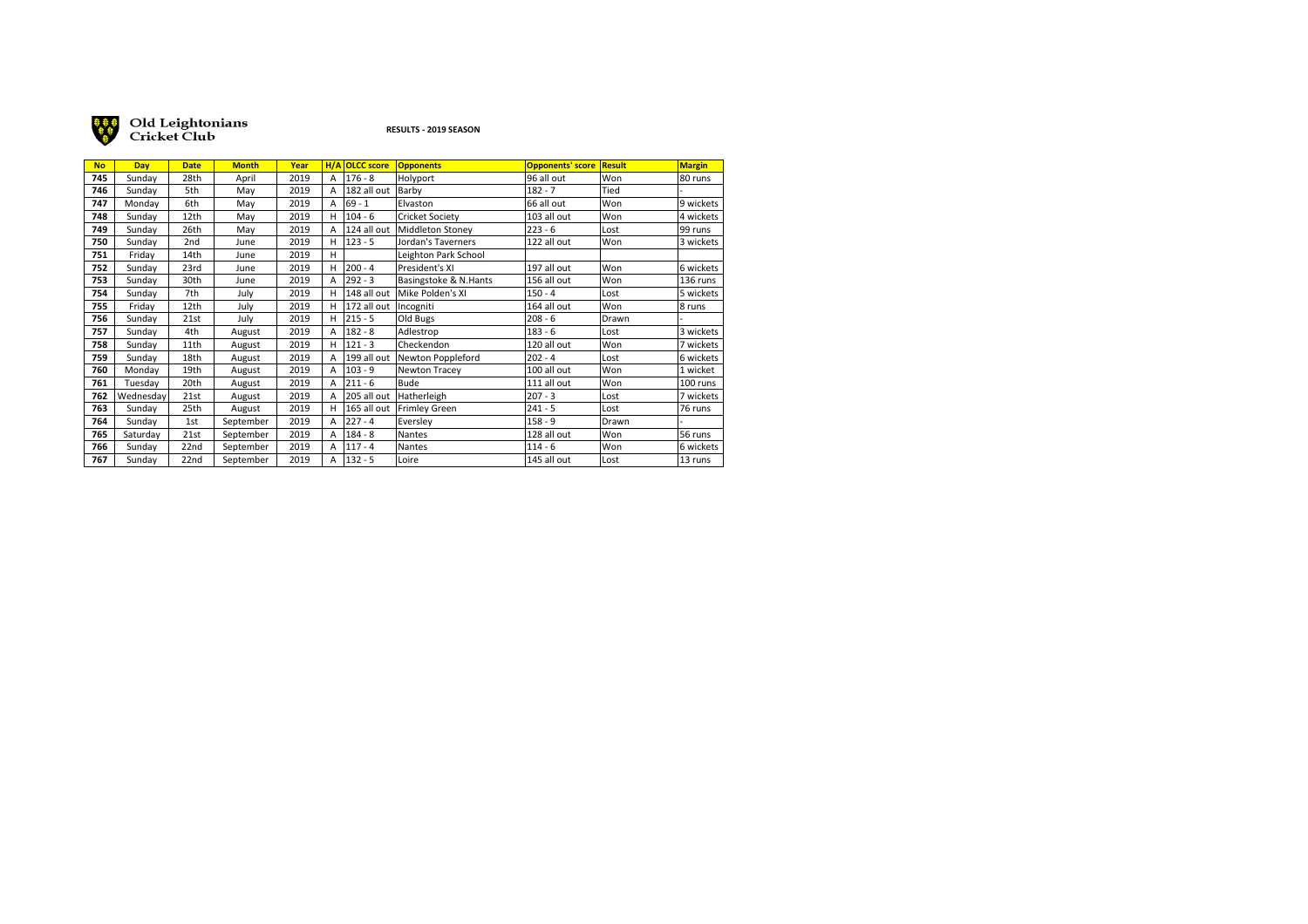

## **AVERAGES - 2019 SEASON**

| <b>BATTING</b> |               |                          |                |                |                |                |                |                |                | <b>FIELDING</b> |                | <b>BOWLING</b>          |       |                |                |                |                |                |            |            |                |
|----------------|---------------|--------------------------|----------------|----------------|----------------|----------------|----------------|----------------|----------------|-----------------|----------------|-------------------------|-------|----------------|----------------|----------------|----------------|----------------|------------|------------|----------------|
|                | <b>Name</b>   | <b>Apps</b>              | <b>Innings</b> | <b>Not Out</b> | <b>H.S.</b>    | <b>Runs</b>    | <b>Average</b> | 0s             | <b>50s</b>     | 100s            | <b>6s</b>      | <b>Ct</b>               | Wk ct | <b>St</b>      | $\Omega$       | M              | $\overline{R}$ | <b>W</b>       | <b>Eco</b> | <b>Ave</b> | 4wkts+         |
| JC             | Acland-Hood   | 13                       | 12             | $\overline{2}$ | 98             | 511            | 51.10          |                | 5              |                 |                | 6                       |       |                | 8.3            | $\mathbf{1}$   | 21             | $\overline{4}$ | 2.53       | 5.25       |                |
| <b>CAJ</b>     | Allan         |                          | 5              | $\Omega$       | 34             | 53             | 10.60          |                |                |                 |                | $\overline{2}$          | 3     | $\overline{2}$ |                |                |                |                |            |            |                |
|                | Allan         | 11                       | 10             | $\mathbf{1}$   | 25             | 57             | 6.33           | $\overline{4}$ |                |                 |                | $\overline{z}$          |       |                | 26.5           | $\overline{1}$ | 183            | 5              | 6.91       | 36.60      |                |
| JW             | Barratt       | $\overline{2}$           | $\overline{2}$ | $\Omega$       | 27             | 29             | 14.50          |                |                |                 |                |                         |       |                | 15             | $\overline{3}$ | 69             | $\overline{2}$ | 4.60       | 34.50      |                |
| KJA            | Barton        | 6                        | 5              |                | 21             | 25             | 6.25           | $\mathbf{1}$   |                |                 |                | $\Delta$                |       |                | 35.3           | $\overline{A}$ | 123            | 5              | 3.48       | 24.60      |                |
| D              | Bibby         | -1                       |                |                |                |                |                |                |                |                 |                |                         |       |                | $\Delta$       |                | 8              |                | 2.00       | 8.00       |                |
| W              | Budge         | $\mathbf{1}$             |                | $\Omega$       | 29             | 29             | 29.00          |                |                |                 |                |                         |       |                | $\overline{z}$ | $\Omega$       | 14             |                | 7.00       | 14.00      |                |
| Gwv            | Carter        | 11                       | $\overline{7}$ | $\overline{3}$ | $\overline{3}$ | $\overline{4}$ | 1.00           | $\overline{2}$ |                |                 |                | $\overline{2}$          |       |                |                |                |                |                |            |            |                |
|                | Cope          | $\mathbf{1}$             |                |                |                |                |                |                |                |                 |                |                         |       |                |                | $\Omega$       | 9              | $\mathbf{0}$   | 9.00       |            |                |
| JE             | Crosfield     | 6                        | $\overline{3}$ |                | $9*$           | 12             | 6.00           | $\overline{1}$ |                |                 |                |                         |       |                | 20             | $\Omega$       | 123            | $\overline{3}$ | 6.15       | 41.00      |                |
|                | Dey-Bell      | $\overline{2}$           |                | $\Omega$       |                | $\mathbf{1}$   | 1.00           |                |                |                 |                | 3                       |       |                | 10.2           | $\mathbf{0}$   | 56             | 9              | 5.49       | 6.22       |                |
| G              | Frankland     | 3                        | $\overline{2}$ | $\Omega$       | 19             | 19             | 9.50           | $\mathbf{1}$   |                |                 |                |                         |       |                | 5              | $\mathbf{0}$   | 49             |                | 9.80       | 49.00      |                |
| <b>TF</b>      | Gillmor       | $\overline{\phantom{a}}$ | $\overline{7}$ | $\overline{2}$ | 36             | 140            | 28.00          | $\overline{1}$ |                |                 |                |                         |       |                | 5              | $\mathbf{0}$   | 40             |                | 8.00       | 40.00      |                |
|                | Groom         | 5                        | 5              | $\Omega$       | 9              | 22             | 4.40           | $\overline{1}$ |                |                 |                |                         |       |                |                |                |                |                |            |            |                |
| <b>ND</b>      | Hayles        | 11                       | 11             | $\overline{4}$ | $133*$         | 367            | 52.43          |                | $\overline{2}$ |                 |                | 3                       | 9     |                |                |                |                |                |            |            |                |
| EG             | <b>Hunter</b> | $\overline{2}$           | $\overline{2}$ |                | $35*$          | 38             | 38.00          |                |                |                 |                |                         |       |                | 14             | $\mathbf{0}$   | 60             | $\mathbf{1}$   | 4.29       | 60.00      |                |
| AJ             | Jeffries      | 5                        | $\overline{4}$ | $\mathbf{1}$   | 42             | 55             | 18.33          | $\mathbf{1}$   |                |                 |                | $\overline{\mathbf{1}}$ |       |                | 5              | $\mathbf{0}$   | 20             | $\mathbf{0}$   | 4.00       |            |                |
| W              | MacKay        | 12                       | 11             | $\mathbf{0}$   | 68             | 228            | 20.73          |                | $\overline{2}$ |                 |                | $\overline{2}$          |       |                | 64.5           | $\overline{7}$ | 265            | 11             | 4.11       | 24.09      |                |
| $\overline{N}$ | Narayanasamy  |                          | 6              | $\Omega$       | 66             | 87             | 14.50          |                | $\overline{1}$ |                 |                |                         |       |                |                |                |                |                |            |            |                |
| <b>SN</b>      | Narayanasamy  | 6                        | $\overline{4}$ | $\Omega$       | 63             | 117            | 29.25          |                |                |                 | 9              |                         |       |                | 38             | 5              | 187            | 6              | 4.92       | 31.17      |                |
| <b>SR</b>      | Narayanasamy  | 15                       | 11             | $\overline{3}$ | 27             | 76             | 9.50           | $\mathbf{1}$   |                |                 | $\overline{2}$ | $\overline{ }$          |       |                | 129            | 12             | 496            | 26             | 3.84       | 19.08      | $\overline{2}$ |
| IP             | Newell Price  | 3                        | $\overline{2}$ | $\Omega$       | 26             | 21             | 10.50          |                |                |                 |                |                         |       |                | 15             | 5              | 23             | $\overline{2}$ | 1.53       | 11.50      |                |
| RC             | Newell Price  | 14                       | $7^{\circ}$    | $\mathbf{1}$   | 15             | 54             | 9.00           |                |                |                 |                | 3                       |       |                | 96.1           | 11             | 338            | 33             | 3.52       | 10.24      | 3              |
| ADS            | Park          | $\overline{2}$           | $\overline{2}$ | $\mathbf{0}$   | 39             | 67             | 33.50          |                |                |                 | $\overline{3}$ |                         |       |                | $\overline{2}$ | $\mathbf{0}$   | 23             | $\mathbf{0}$   | 11.50      |            |                |
| <b>SAS</b>     | Powers        | 15                       | 14             | $\overline{a}$ | 62             | 258            | 25.80          | $\overline{2}$ | $\overline{2}$ |                 |                | 12                      |       |                | 20.2           | $\mathbf{0}$   | 95             | 5              | 4.70       | 19.00      |                |
| CJ             | Pye-Smith     | 1                        |                |                |                |                |                |                |                |                 |                | 1                       |       |                |                | $\mathbf{0}$   | 10             | $\mathbf{0}$   | 10.00      |            |                |
| GK             | Samuels       | 6                        | 6              |                | $52*$          | 98             | 49.00          | $\overline{1}$ | $\mathbf{1}$   |                 | $\overline{2}$ |                         |       |                | 38             | 5              | 138            | $\overline{3}$ | 3.63       | 46.00      |                |
| MSE            | Storey        | 3                        |                |                | $1*$           |                |                |                |                |                 |                |                         |       |                | 18             | $\Omega$       | 90             |                | 5.00       | 12.86      |                |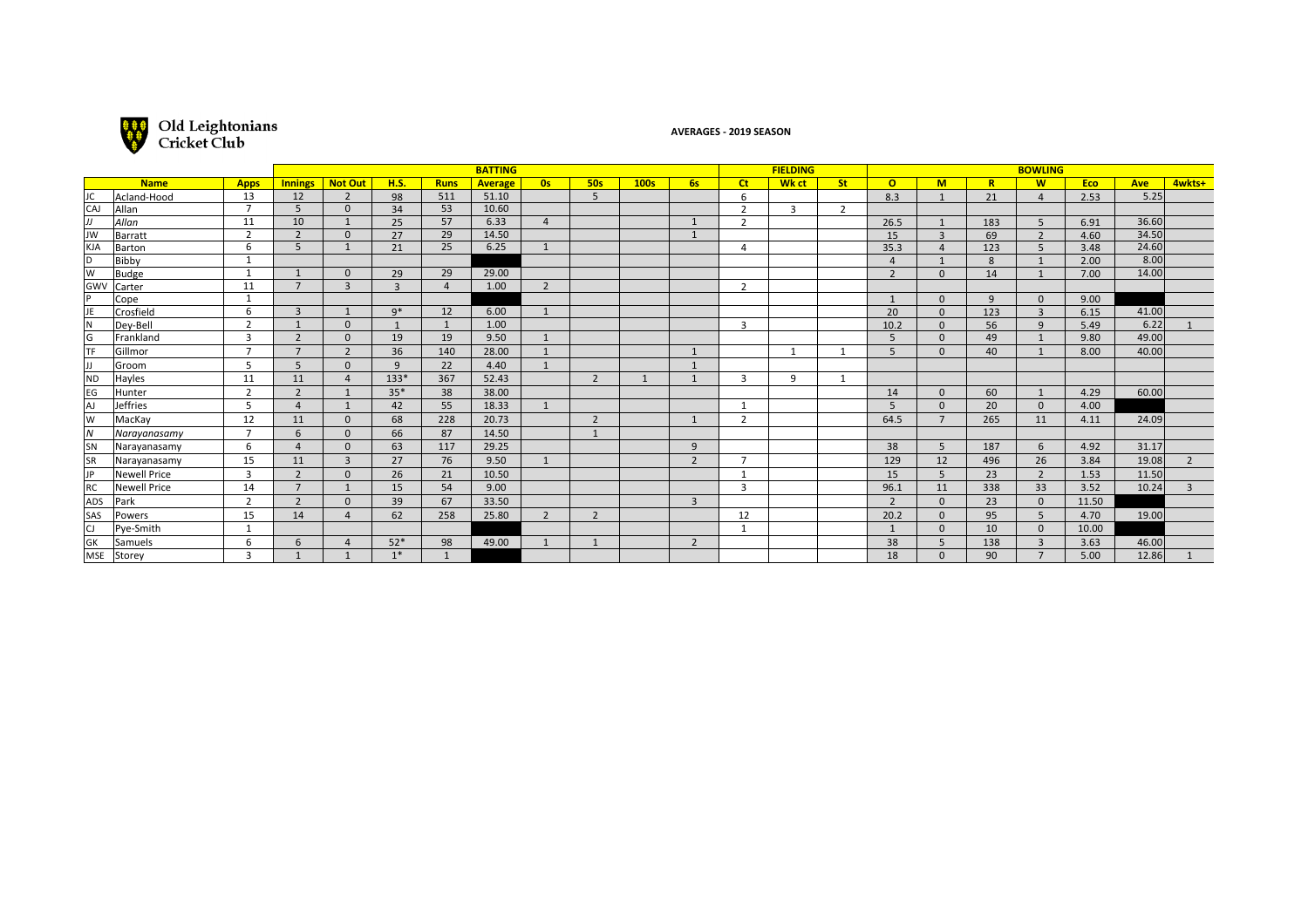

METHODS OF DISMISSAL 2019

|                                    |                     |                |                          |                          | How batsmen were out |                |                                |                | <b>How bowlers took wickets</b> |               |                |                        |                |                |                      |
|------------------------------------|---------------------|----------------|--------------------------|--------------------------|----------------------|----------------|--------------------------------|----------------|---------------------------------|---------------|----------------|------------------------|----------------|----------------|----------------------|
| <b>Name</b>                        |                     | <b>Bowled</b>  | <b>Caught</b>            | <b>LBW</b>               |                      |                | Stumped   Run Out   Hit Wicket | Not Out        |                                 | <b>Name</b>   |                | <b>Bowled</b>   Caught | <b>LBW</b>     |                | Stumped   Hit Wicket |
| JC.                                | Acland-Hood         | $\overline{3}$ | 5                        | $\mathbf{1}$             |                      | $\mathbf{1}$   |                                | $\overline{2}$ | lJC.                            | Acland-Hood   |                | $\mathbf{1}$           |                | $\overline{3}$ |                      |
| CAJ                                | Allan               | 3              | $\overline{1}$           | $\overline{1}$           |                      |                |                                |                | CAJ                             | <b>Allan</b>  |                |                        |                |                |                      |
| IJ                                 | Allan               | $\overline{4}$ | $\overline{2}$           | $\overline{2}$           |                      | $\overline{1}$ |                                |                | IJ                              | Allan         | $\mathbf{1}$   | $\overline{4}$         |                |                |                      |
| Jw                                 | Barratt             |                | $\overline{2}$           |                          |                      |                |                                |                | JW                              | Barratt       | $\overline{1}$ | $\mathbf{1}$           |                |                |                      |
| KJA                                | Barton              |                |                          | $\overline{3}$           | $\mathbf{1}$         |                |                                | $\mathbf{1}$   | KJA                             | Barton        |                | $\overline{A}$         | $\mathbf{1}$   |                |                      |
| ld.                                | Bibby               |                |                          |                          |                      |                |                                |                | ID.                             | Bibby         |                | $\overline{1}$         |                |                |                      |
| lw                                 | <b>Budge</b>        |                |                          | $\mathbf{1}$             |                      |                |                                |                | lw                              | Budge         |                | $\mathbf{1}$           |                |                |                      |
| GWV                                | Carter              | $\overline{3}$ | $\mathbf{1}$             |                          |                      |                |                                | $\overline{3}$ | <b>GWV</b>                      | Carter        |                |                        |                |                |                      |
| l p                                | Cope                |                |                          |                          |                      |                |                                |                | D                               | Cope          |                |                        |                |                |                      |
| JE                                 | Crosfield           | $\overline{2}$ |                          |                          |                      |                |                                | $\mathbf{1}$   | JE                              | Crosfield     |                | $\mathbf{1}$           | $\mathbf{1}$   | $\mathbf{1}$   |                      |
| $\overline{\overline{\mathsf{N}}}$ | Dey-Bell            | $\mathbf{1}$   |                          |                          |                      |                |                                |                | lN.                             | Dey-Bell      |                | 6                      | $\overline{1}$ | 1              |                      |
| $\overline{\mathsf{G}}$            | Frankland           | $\mathbf{1}$   | $\mathbf{1}$             |                          |                      |                |                                |                | G                               | Frankland     |                | $\mathbf{1}$           |                |                |                      |
| TF                                 | Gillmor             | $\overline{4}$ |                          |                          | $\overline{1}$       |                |                                | $\overline{2}$ | TF                              | Gillmor       | $\mathbf{1}$   |                        |                |                |                      |
| IJ                                 | Groom               | $\overline{3}$ | $\overline{1}$           | $\mathbf{1}$             |                      |                |                                |                | JJ                              | Groom         |                |                        |                |                |                      |
| ND                                 | Hayles              | 3              | $\overline{4}$           |                          |                      |                |                                | $\overline{A}$ | ND                              | Hayles        |                |                        |                |                |                      |
| EG                                 | Hunter              | $\mathbf{1}$   |                          |                          |                      |                |                                |                | EG                              | <b>Hunter</b> |                | $\mathbf{1}$           |                |                |                      |
| AJ.                                | <b>Jeffries</b>     | $\overline{2}$ | $\overline{1}$           |                          |                      |                |                                |                | lAJ                             | Jeffries      |                |                        |                |                |                      |
| lw                                 | MacKay              | $\overline{3}$ | 6                        |                          | $\mathbf{1}$         |                |                                |                | lw                              | MacKay        | $\overline{3}$ | 8                      |                |                |                      |
| ١N                                 | Narayanasamy        |                | $\overline{a}$           | $\overline{\phantom{0}}$ |                      |                |                                |                | lN.                             | Narayanasamy  |                |                        |                |                |                      |
| SN                                 | Narayanasamy        | $\mathbf{1}$   | $\overline{\phantom{0}}$ |                          |                      |                |                                |                | SN                              | Narayanasamy  | $\overline{4}$ | $\overline{2}$         |                |                |                      |
| SR                                 | Narayanasamy        | $\mathbf{1}$   | 5                        |                          |                      | $\overline{2}$ |                                | $\overline{3}$ | SR.                             | Narayanasamy  | 10             | 13                     | $\mathbf{1}$   | $\overline{2}$ |                      |
| JP                                 | <b>Newell Price</b> | $\mathbf{1}$   | $\overline{1}$           |                          |                      |                |                                |                | JP                              | Newell Price  |                | $\overline{2}$         |                |                |                      |
| RC                                 | <b>Newell Price</b> | $\overline{a}$ | $\overline{2}$           |                          |                      |                |                                | $\overline{1}$ | RC                              | Newell Price  | 14             | 13                     | 6              |                |                      |
| ADS                                | Park                |                |                          | $\mathbf{1}$             |                      |                |                                |                | lads                            | <b>Park</b>   |                |                        |                |                |                      |
| SAS                                | Powers              | $\overline{4}$ | 3                        | $\mathbf{1}$             |                      | $\overline{2}$ |                                | $\overline{4}$ | <b>SAS</b>                      | Powers        | $\mathbf{1}$   | $\overline{2}$         | $\mathbf{1}$   | $\mathbf{1}$   |                      |
| lcı                                | Pye-Smith           |                |                          |                          |                      |                |                                |                | CJ                              | Pye-Smith     |                |                        |                |                |                      |
| GK                                 | Samuels             | $\mathbf{1}$   | 1                        |                          |                      |                |                                | $\overline{a}$ | GK                              | Samuels       |                | $\overline{2}$         |                |                |                      |
| MSE                                | Storey              |                |                          |                          |                      |                |                                |                | <b>MSE</b>                      | Storey        | 6              | $\mathbf{1}$           |                |                |                      |